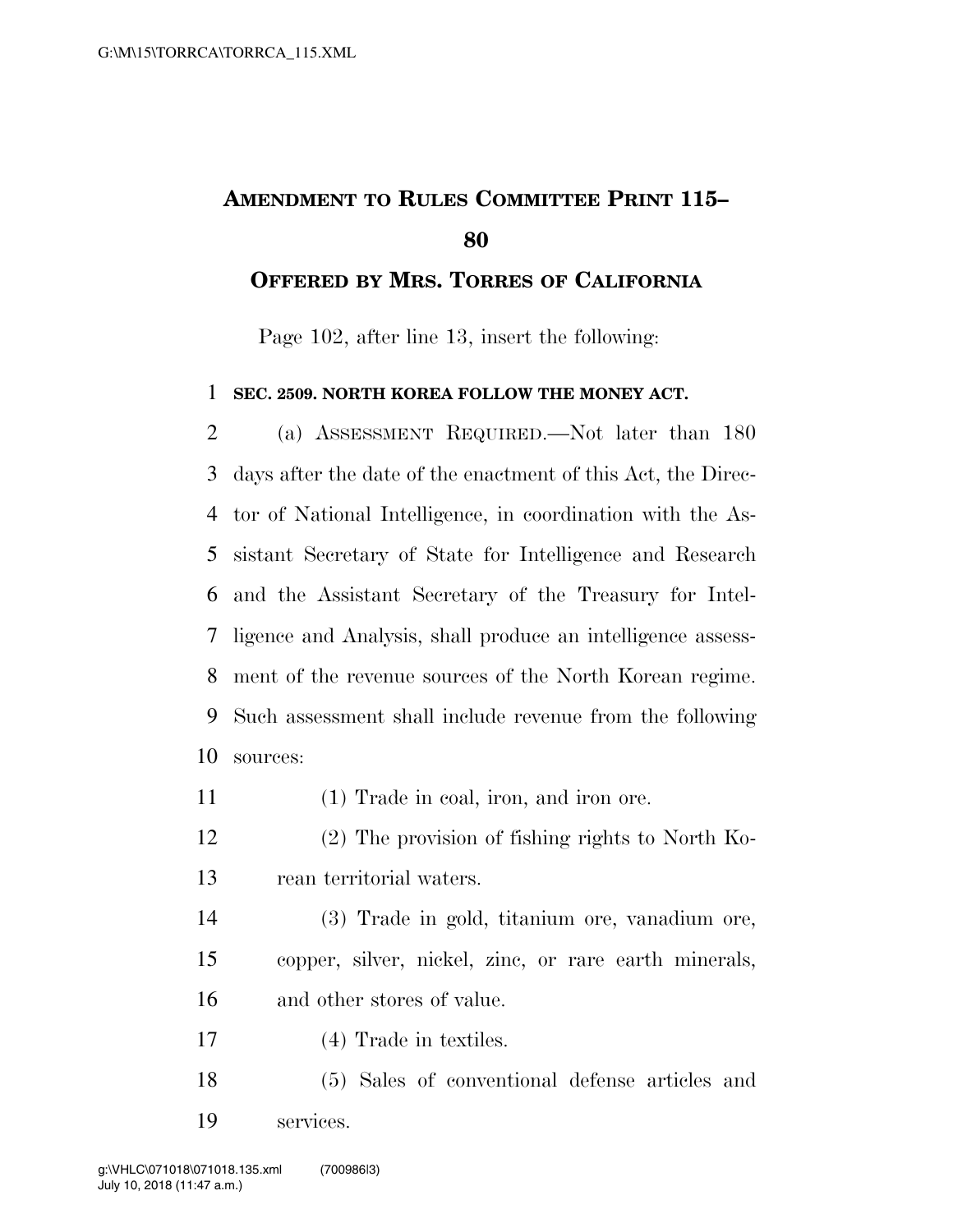| $\mathbf{1}$   | (6) Sales of controlled goods, ballistic missiles,            |
|----------------|---------------------------------------------------------------|
| $\overline{2}$ | and other associated purposes.                                |
| 3              | (7) Other types of manufacturing for export, as               |
| 4              | the Director of National Intelligence considers ap-           |
| 5              | propriate.                                                    |
| 6              | (8) The exportation of workers from North                     |
| 7              | Korea in a manner intended to generate significant            |
| 8              | revenue, directly or indirectly, for use by the govern-       |
| 9              | ment of North Korea.                                          |
| 10             | (9) The provision of non-humanitarian goods                   |
| 11             | (such as food, medicine, and medical devices) and             |
| 12             | services by other countries.                                  |
| 13             | (10) The provision of services, including bank-               |
| 14             | ing and other support, including by entities located          |
| 15             | in the Russian Federation, China, and Iran.                   |
| 16             | (11) Online commercial activities of the Govern-              |
| 17             | ment of North Korea, including online gambling.               |
| 18             | (12) Criminal activities, including cyber-enabled             |
| 19             | crime and counterfeit goods.                                  |
| 20             | (b) ELEMENTS.—The assessment required under                   |
| 21             | subsection (a) shall include an identification of each of the |
| 22             | following:                                                    |
| 23             | (1) The sources of North Korea's funding.                     |
| 24             | (2) Financial and non-financial networks, in-                 |
| 25             | cluding supply chain management, transportation,              |